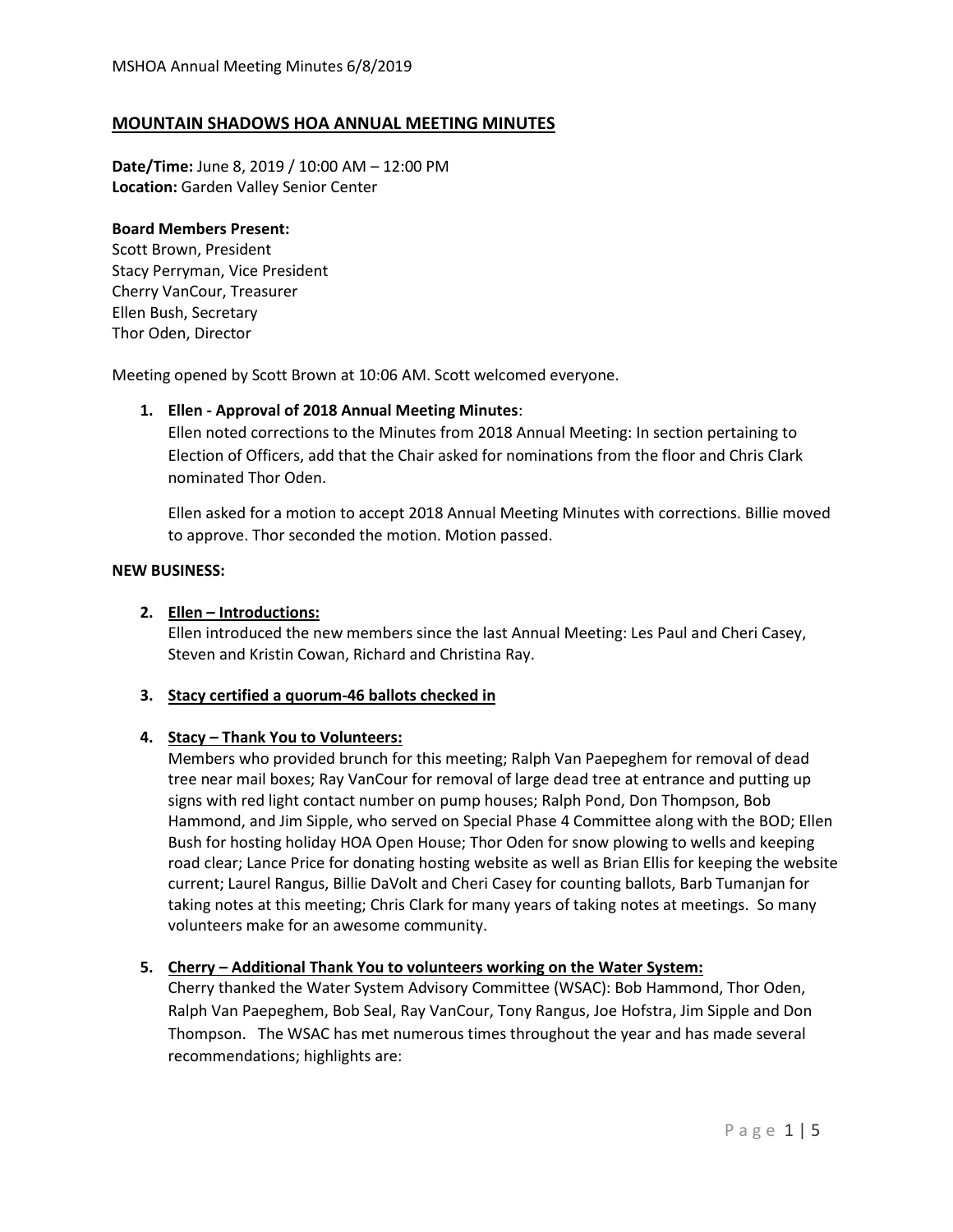- A Preventive Maintenance (PM) Plan approved by the Board. The WSAC and Board have started the implementation of some of the PM's and Bob Hammond is currently working on Procedures for the remaining PM items.
- Jim Sipple has mapped much of the subdivision and will continue to map out the remainder of the subdivision.
- Recommendation to replace the Rotary Phase Converter to VFD's, control panel, transfer switch, pumps and motors. This is a costly job that has been approved and are currently working on completing.
- Working on a recommendation to upgrade/replace the flow meters on both wells.
- Many other recommendations that the Board has followed through on.

In addition to the WSAC work, volunteers have donated well over 169 hours to keep the water system running. These volunteers are Bob Hammond, Don Thompson, Jim Sipple, Joe Hofstra, Bob Seal, Ralph Van Paepeghem, Ray VanCour and Thor Oden.

This fiscal year the Board has opened 21 Jobs, closed 17 Jobs and currently has 12 opened Jobs that are being worked. There have been 11 Emergency Jobs – these are jobs that needed attention immediately and volunteers were able to assess the situation and either work the job or provide the Board direction to fix the emergency.

Volunteers read meters, repair broken meters, perform the majority of the PMs, physically dig holes to locate water connections and much more.

Volunteers are so important to our community. Cherry will send out an email to the community advising of the type of repairs/maintenance that is needed and ask for volunteers. If you haven't volunteered, please consider volunteering. You can contact any WSAC member, email [treasurer@mtnshadowshoa.org](mailto:treasurer@mtnshadowshoa.org) or use the 'Contact Us' on the website. It's a great way to meet your neighbors and work together for a common goal/cause.

## **6. Scott -Election of Officers Election of officers:**

There are no write-ins for the election of the Board. There is a write in for the ACC: Linda Ruppel. Scott invited the candidates to stand up and introduce themselves. Ellen introduced herself, serving for 2 years and 1 year before that. She offers longevity to the Board, and is a team player. Ralph Pond noted while serving on the steering committee for Phase 4, saw how hard the Board worked. With some time freed up, decided to take his turn on the Board. Ellen noted Alan Seeger is absent due to dental surgery. Scott noted Don Thompson is on a trip out of state with grandchildren. Ralph Pond noted Don Thompson as a bright capable guy.

Stacy asked attendees to mark their ballots. Stacy collected the ballots. Laurel, Billie and Cheri went to the kitchen to count ballots.

## **7. Cherry – Financial Reports:**

Cherry provided four reports: Allocated Amount Within QuickBooks, Balance Sheet, Year Over Year Budget Overview and Financial Report.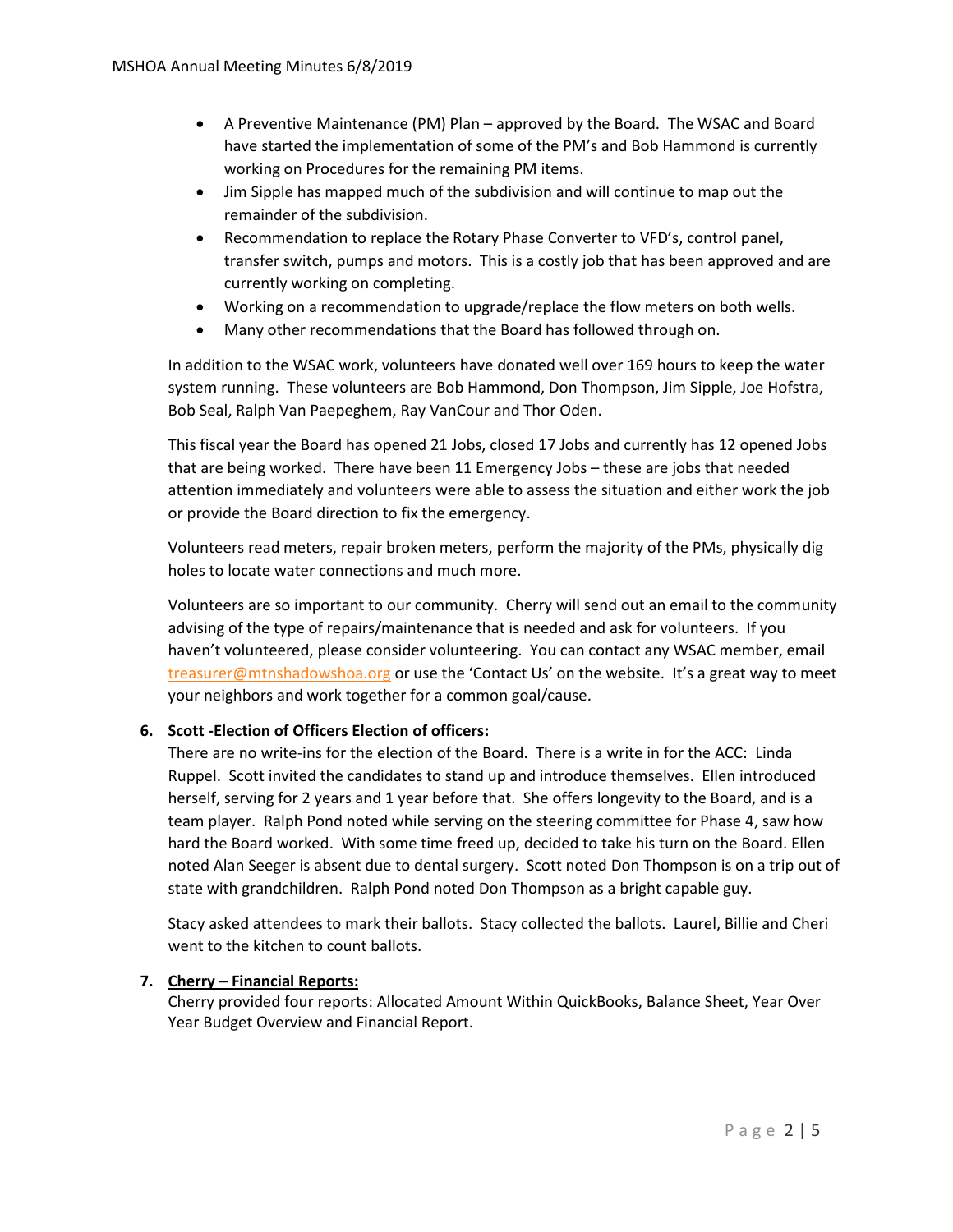## **Allocated Amount Within QuickBooks:**

At the 4/30/19 Board Meeting it was approved that all MSHOA funds would be allocated to 3 categories: Roads, Operations, and Water. Cherry provided a spreadsheet showing the funds and the allocated amount to each of the 3 categories.

#### **Balance Sheet:**

Balance sheet identifies where MSHOA funds are located. There are 3 CDs, a primary checking, a primary savings, and a road account.

A Member felt the report was misleading because the total amount is not available since some of the funds are invested in CDs. Cherry responded that this Balance Sheet simply identifies the total amount of funds and where those funds are located. The CD's are allocated/earmarked to either the Roads or Water and are our reserves. Ellen added that allocating isn't the same as spending. It helps with projecting and budgeting.

#### **Year over Year Budget Overview:**

Within QuickBooks, we currently have 2 complete years of income/expenses to analyze. The Year over Year Budget Overview contains 3 columns: Jul '17 to June' 18, Jul'18 to June '19 (this year) and Jul '29 to June '20 (forecasted budget).

The large reduction amount in Operations (in red), 'Allocated Adj via Journal Entry' line, has been reallocated to Road Maintenance and to the Water System. The 'Allocate Adj via Journal Entry' line within the Road Maintenance and Water System is increased and both increased amounts match the decreased amount in Operations.

It was asked if the Association receives a transfer fee whenever a lot is sold. Yes, the transfer fee is \$250.00.

Legal fees regarding Phase 4 were not in the forecasted budget for fiscal year 7/1/18-6/30/19 and the Association had to pay these Legal fees. There are Legal fees for Phase 4 forecasted within the 2019-2020 budget.

Reviewing the two fiscal years and forecasted fiscal year budget, 3 years total; the report shows we will be spending more than we take/have taken in. The Board will need to address this.

A question was asked why does the MSHOA have a line item called 'Auto' insurance? Cherry responded that the HOA is required to have this insurance. If there is an accident on our roads, we have liability. The Association is also required to have workers compensation – if someone is working on our equipment and gets hurt on the job, the workers compensation will cover it.

It was asked if 'Auto' insurance can be retitled in Quick books. Instead of 'Auto', list it as 'Liability'. Cherry responded that she would retitle it as Liability.

It was asked if we require contractors to list us as an additional insurer? If not, they should. Cherry responded that we currently do not do this and may be something we should do in the future. A Member stated MSHOA should not hire anyone who doesn't have their own insurance.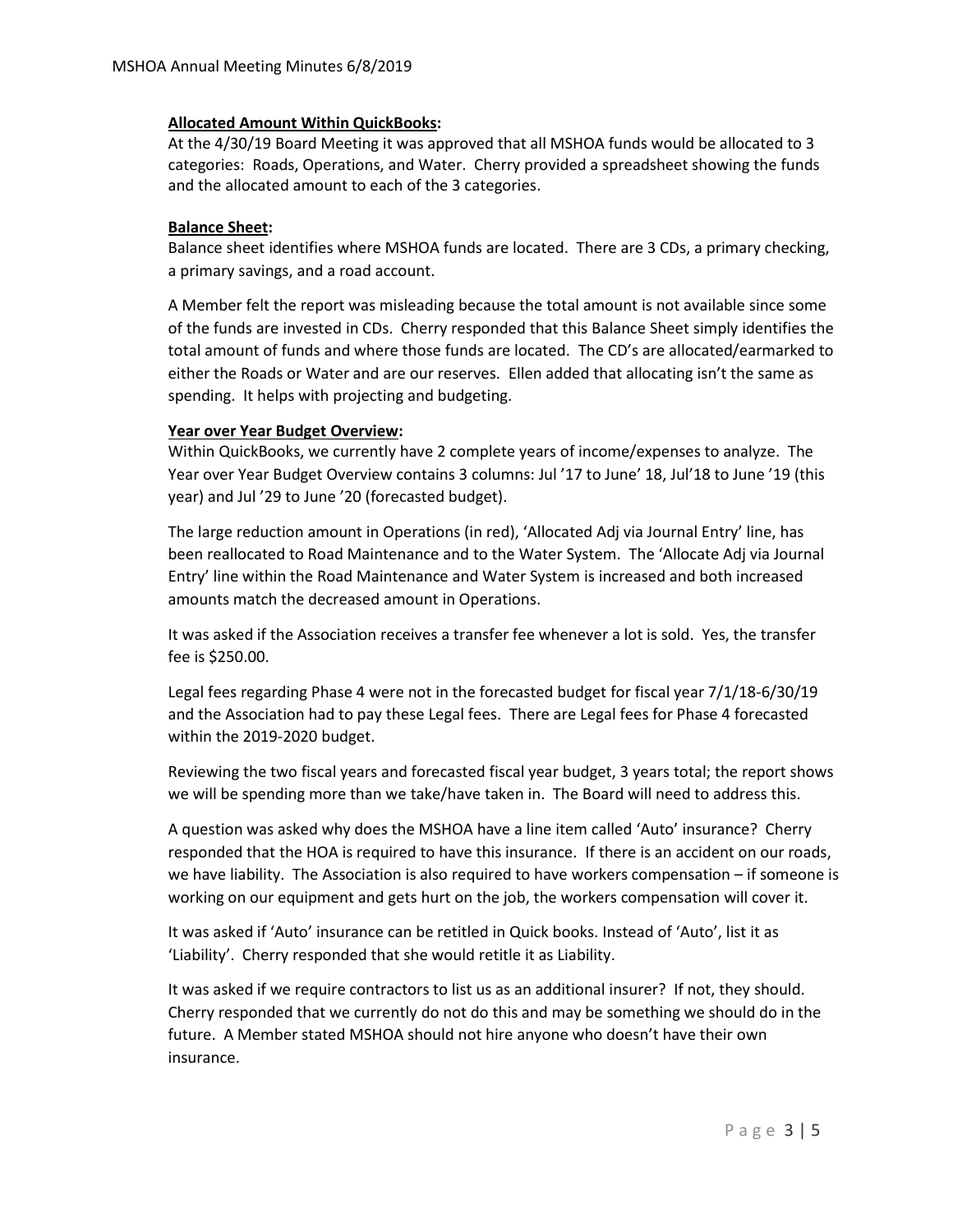## **Financial Report:**

The Financial Report identifies the financial activity on a month to month basis.

None of these reports will be included within the Minutes located on the website. The website is a public website. If a Member wishes to review or have a copy of these reports, please email Cherry a[t treasurer@mtnshadowshoa.org](mailto:treasurer@mtnshadowshoa.org) or request via the 'Contact Us' on our website <http://mtnshadowshoa.org/contact-us/>

#### **8. Thor – Road Maintenance**:

Thor noted that when the road was re-chipped, dams were built up on edges. Paul Shepherd has given an estimate; he is planning to use his new road grader which will prevent water seepage under the edges of the road. Thor will also be meeting with Charlie Wood, owner of Nampa paving; sometime in July. Thor will get a price this month or by July with the intent to clear out the culverts, re-slope the edges and patch the roads to be completed this summer while it is still warm.

## **9. Scott – Report on Phase 4:**

MSHOA Board is waiting on getting information back. It's proposed that it will be a diocesan retreat. Ralph Pond believed the reason the developer was approaching the Board was 1) that the development of Phase 4 is different from originally planned and 2) the developer wants water from Mountain Shadows. Scott said that the water system was designed to provide water to Phase 4. Thor commented that it was an advantage to MSHOA for the diocese to build a commercial retreat - less road maintenance and water usage.

Ellen noted the negotiations between Mountain Shadows Development and Mountain Shadows Homeowners Association are based on the contractual documents. She further stated summaries from all Special Board Meeting pertaining to Phase 4 are on the website.

Harry was told that the intent of the Diocese of Boise is to develop a nationally recognized retreat center. The Diocese is doing their own due diligence. They are looking at all options. Underground parking will be approximately 23,000.sq ft. The two floors above will be 38,815 sq. ft. Chapel will be 4000 sq. ft.

## **10. Scott – Results of the Elections**:

Ellen Bush, Don Thompson, Alan Seeger are elected as Board Members.

Chris Clark, Linda Ruppel, Ralph Van Paepeghem, Dale Bentley are elected as ACC Members.

## **11. Questions/Concerns:**

Harry asked if there was a total cost for the water system to repair and maintain for the future. Cherry said the WSAC is working toward this. Cherry noted that this includes the mapping of the system and all the parts needed. Jim noted the parts inventory includes photographing parts in the manholes. Thor noted the HOA may need to increase dues for long term maintenance/repairs.

Ellen noted the financial data/reports in QuickBooks will help work out proposals for future costs, projected expenses, and potential impact on HOA dues.